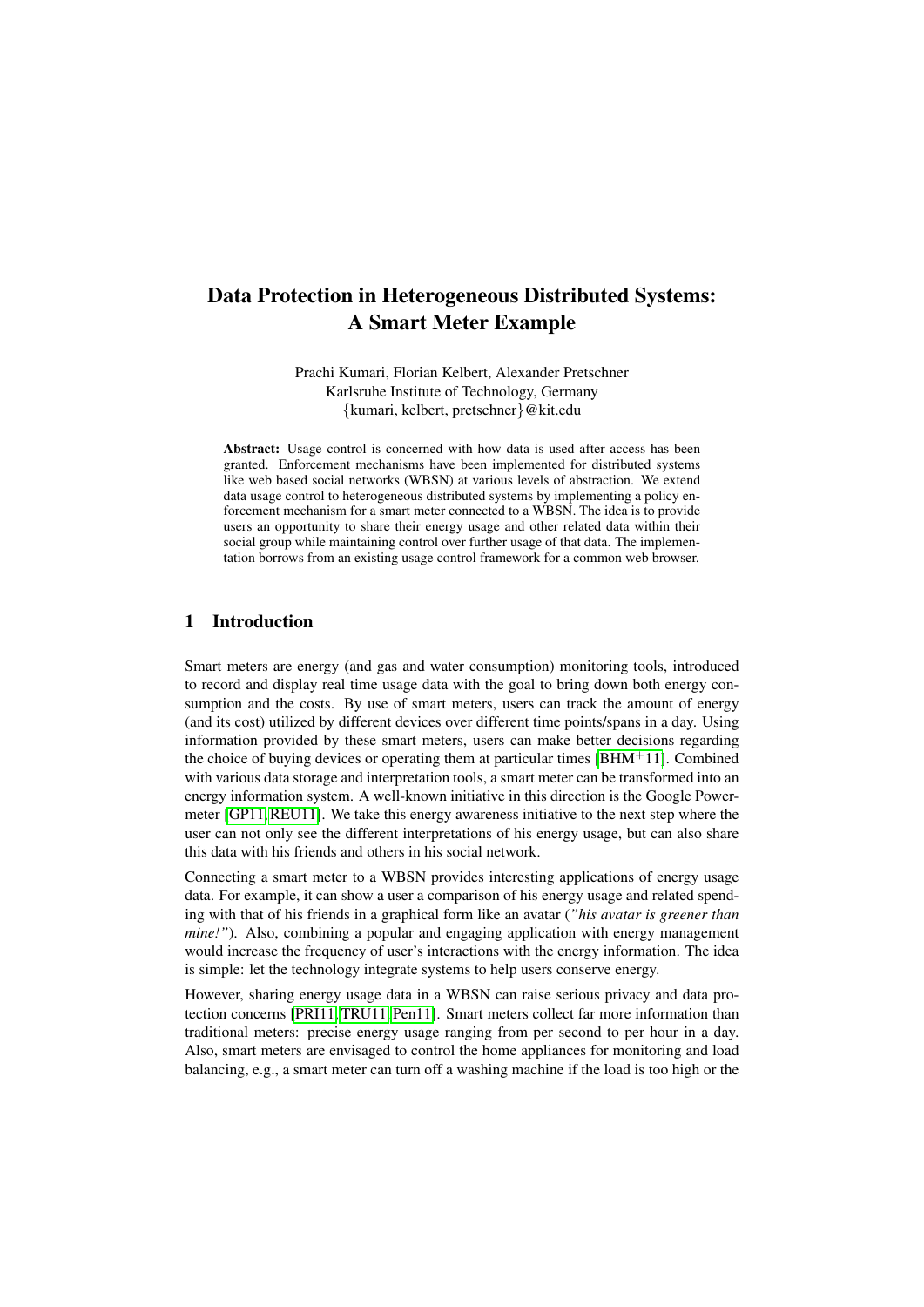energy is expensive during a particular time of day to restart it later. In sum, a smart meter produces and can have access to much more information than mere readings. This means that connecting a smart meter to the Internet and publishing all the data it has, can be problematic for security, privacy, social, legal and political reasons. Many data protection issues need to be addressed before such a system can be acceptable and become a norm; e.g. ownership of data, purpose of data collection, persistence, processing and deletion of collected data and so on. The challenge therefore is to design and build privacy-aware applications that can control and protect all this data while enabling the user to enjoy all the benefits of the smart meter - social network link. This is the goal of this work.

Relevant privacy issues are (1) misuse and theft of energy data from the profiles by other WBSN users; and (2) the access, storage, processing and usage of energy data by the WBSN and other related service providers. We have addressed the first set of issues in earlier work: we presented a social network application SCUTA which generates and sends usage control policies along with requested web page to the client side where the policy is enforced at three levels of abstraction: the web browser, the windowing system and the operating system [\[KPPK11,](#page-13-1)[LP11\]](#page-13-2). In this paper we focus on the second set of privacy issues which consider the WBSN and associated service providers as potentially malicious users of data. To limit the scope, we consider the energy providers as well as the reading and billing service providers as trusted. However, from a general data protection perspective, they are not different from other service providers and there is no conceptual difference in implementing data protection mechanisms at their end as well.

As a proof of concept, we implemented a prototype that connects a smart meter simulation to SCUTA [\[SCU11\]](#page-14-4). Its interface is identical to a real smart metering system; we use a simulation rather than the actual implementation because of the flexibility this provides in "generating" energy consumptions. The prototype consists of policy enforcement points at every location in the system except the smart meter and the meter reader's domain ("energy domain" in Figure [1\)](#page-4-0). The prototype is work in progress.

Problem. The problem that we tackle is the enforcement of data protection requirements in heterogeneous distributed systems; in particular, a smart meter connected to a WBSN. We consider privacy concerns that are a consequence of storing energy usage data outside the energy domain as well as sharing that data with other WBSN users who might misuse it. The problem generalizes to data protection if multiple applications – in the domains of both business and embedded IT – are connected to share data across different domains.

Solution. We introduce usage control mechanisms at every location outside the energy domain. These mechanisms intercept every request to data access and allow the flow of data only if a proof of existence of a similar mechanism at the other end is provided. A second usage control mechanism is implemented in the WBSN system that takes care of controlling misuse of the data when it is shared on the social network web page. This is an instantiation of our previous work on the topic. Protection of data after it has been downloaded by other users is not the subject of this paper; this is done in [\[LP11,](#page-13-2)[KPPK11\]](#page-13-1).

Contribution. Firstly, we propose an architecture for data protection in a heterogeneous distributed system while maintaining control over further distribution and usage of data. Secondly, by means of a prototype and security analysis, we provide insights into the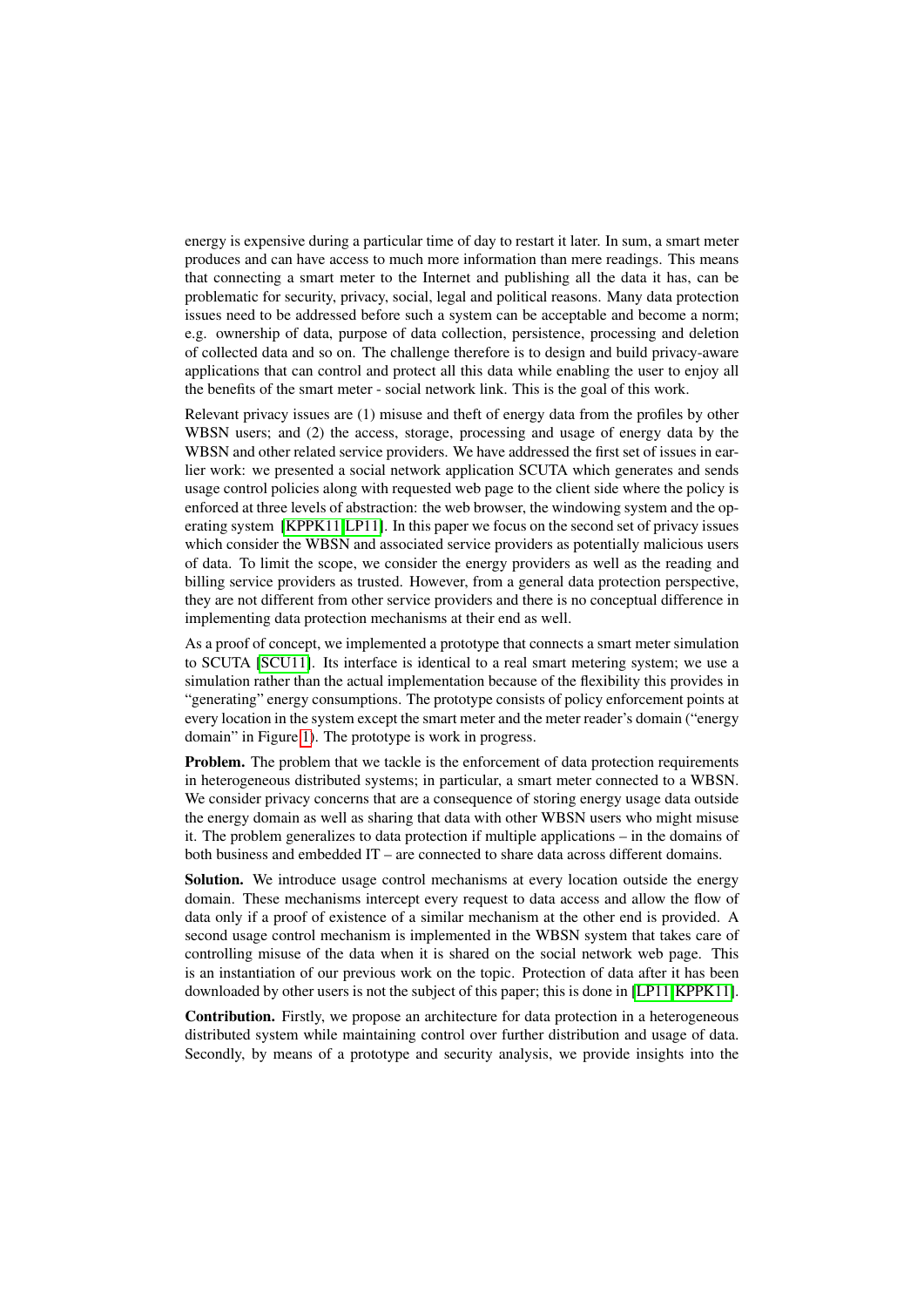limitations and the assumptions and conditions under which a certain level of security guarantees in such a heterogeneous distributed system can be provided.

Organization. §[2](#page-2-0) presents related work. §[3](#page-2-1) introduces one example use case our system can handle and describes the prototype's design. Section §[4](#page-8-0) presents a security analysis, assumptions and limitations. The paper concludes with possible refinements in  $\S5$ .

# <span id="page-2-0"></span>2 Related work

This paper addresses the enforcement of data protection policies in a heterogeneous distributed system. These policies can and must be enforced at different layers of abstraction in the system. Among others, this has, for various policy languages [\[Ian08,](#page-13-3) [XRM04,](#page-14-5)  $AHK+03$  $AHK+03$ , [Ope08,](#page-13-4) [ZPPPS04,](#page-14-6)  $HPB+08$ , [DDLS95,](#page-12-2) [W3C05\]](#page-14-7), been done at the operating sys-tem level [\[HP09\]](#page-13-6), at the X11 level [\[PBH](#page-14-8)+09], for Java [\[DJLP09,](#page-12-3)[IDC07\]](#page-13-7), .NET [\[DJM](#page-12-4)+09] and machine languages  $[ES99, YSD<sup>+</sup>09]$  $[ES99, YSD<sup>+</sup>09]$  $[ES99, YSD<sup>+</sup>09]$  $[ES99, YSD<sup>+</sup>09]$ ; at the level of an enterprise service bus [\[GNC10,](#page-13-8) [NPD11\]](#page-13-9); for dedicated applications such as the Internet Explorer [\[EKK](#page-12-6)<sup>+</sup>07] or in the con-text of digital rights management [\[Ado10,](#page-12-7) [Mic10,](#page-13-10)  $PHS+08$ ]. The reason for this variety of enforcement mechanisms is that the *data* that has to be protected comes in different *representations*: as network packets, as attributes in an object, as window content, etc. In principle, all these representations eventually boil down to some representation in memory, but it turns out to be more convenient and simpler to perform protection at higher levels of abstraction. In this paper, we use existing data usage control enforcement mechanisms from previous work to enforce data protection policies in a heterogeneous [\[KPPK11,](#page-13-1) [LP11\]](#page-13-2).

Using smart meter data for creating awareness about energy consumption is not a new idea. Two well-known initiatives in this direction are the Google Powermeter [\[GP11\]](#page-13-0) and the GE smart energy interface [\[GE11\]](#page-13-11). In Finland, the government has initiated projects combining smart meters, social networks and cloud computing [\[Abe11,](#page-12-8) [Fin11\]](#page-12-9). Ensuring that multiple applications from different domains work together with adequate data protection is a difficult task and although data protection for smart meters and grids has been the topic of research [\[EK10,](#page-12-10)[BSU10,](#page-12-11)[JJK10,](#page-13-12)[RD10\]](#page-14-11), so far focus has been on securely collecting data from the smart meters. To the best of our knowledge, there is no publicly available work that enforces data protection policies for further usage of the collected data.

## <span id="page-2-1"></span>3 The Proposed Framework

To connect a smart meter to a WBSN, we extended the WBSN application SCUTA [\[SCU11\]](#page-14-4) to include a 'smart energy' component. If the user of the smart meter wants to share his energy usage data on his WBSN profile, he needs to access this component provided on his profile page. The smart energy system provides many interesting applications of smart meter data, including: users can publish their absolute energy usage over a period of time; users can share their overall energy usage in a visual format like an avatar which changes face and color (red, yellow, green) according to energy usage; users can compare their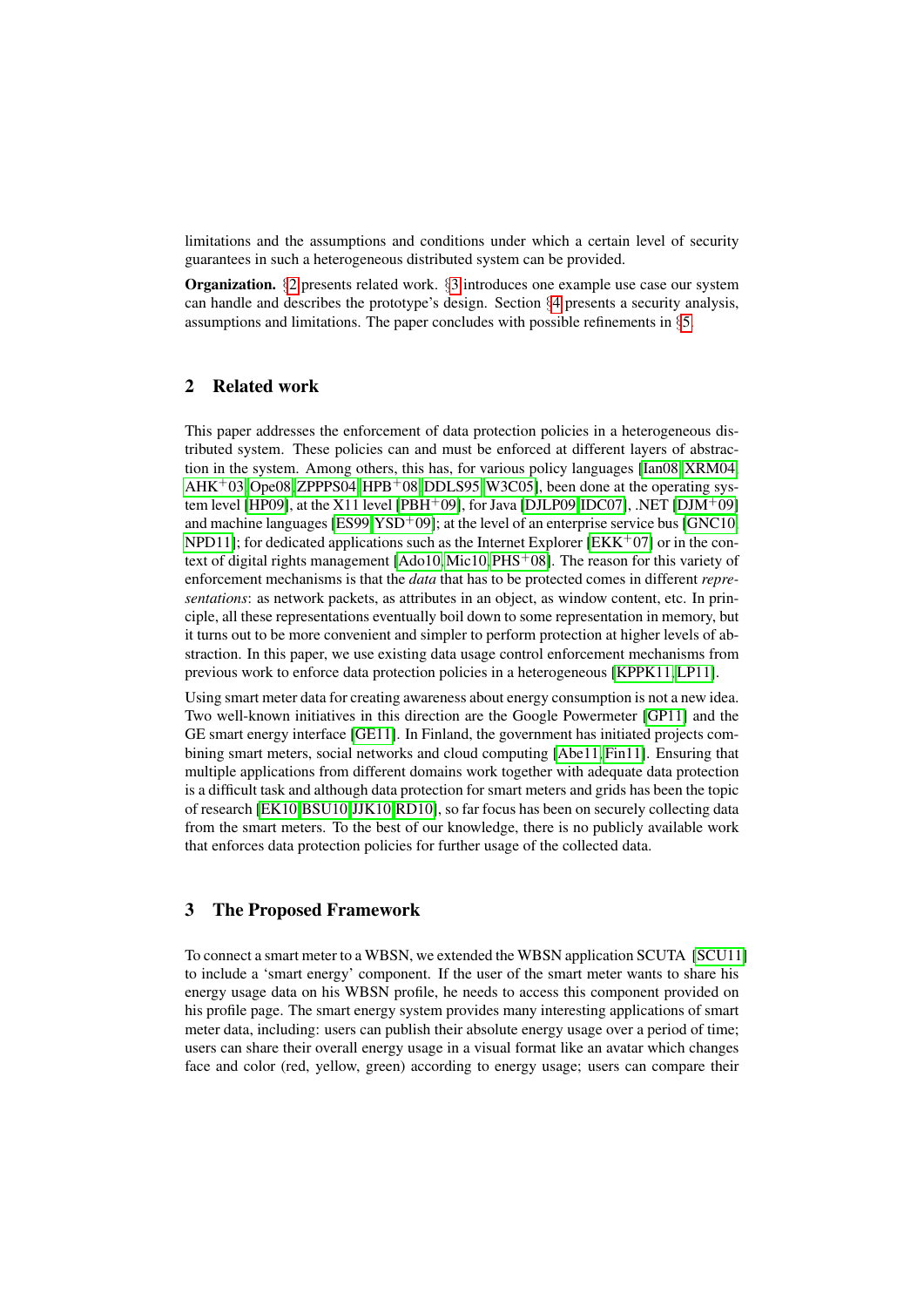energy usage with that of others in their social group; users can see how energy usage at different times of the day affects total costs and they can learn how they should move their energy consumption patterns to minimize the costs; users can post ideas/suggestions about the efficient usage of energy and share with all; users can get useful information and advertisements customized according to their energy needs.

The remainder of this paper focuses on data protection in the system described above.

## <span id="page-3-0"></span>3.1 A Use Case

Consider a WBSN scenario where Alice shares her smart meter data with her social group. Alice wants no other user to be able to copy and store her meter readings for further usage. Alice also wants that third parties like the advertisement providers may only temporarily store her readings and the valid purpose must only be to serve advertisements. In a usual connection between a smart meter and WBSN, without a data protection mechanism, it is not possible for Alice to achieve this desired level of control over her data. Later, we will show how our solution helps Alice.

## 3.2 Requirements

We consider two attackers: the potentially malicious end users of WBSN and other services as well as potentially malicious service providers. Thus we have two types of user requirements for data protection. The first category concerns controlling the usage of data downloaded and rendered at the end users' machines. An example requirement is to inhibit copy, save, print and other actions on data. These requirements have been taken from [\[KPPK11\]](#page-13-1). The second category relates to the collection, storage, further distribution and usage of data at the service providers' end. Requirements in this category include the following. The list is not complete; we quote a few interesting requirements to clarify the kind of requirements we are interested in:

- Meter data should be collected by the WBSN every *t* seconds;
- At the WBSN server, meter data should be aggregated every *N* hours;
- Energy usage should be displayed without time, location and device information;
- Meter data should not be stored for more than three months, i.e. if data is older than three months, delete it;
- All energy data should be deleted if the user deletes his profile at the WBSN;
- Whenever energy data flows out of the WBSN domain, the event should be logged;
- Third parties like advertisement service providers should only be able to process the data for their stated purposes, they should not permanently store any energy data.

To enforce the aforementioned requirements in the distributed system, we introduce usage control policy specification and enforcement points at several locations. In the following,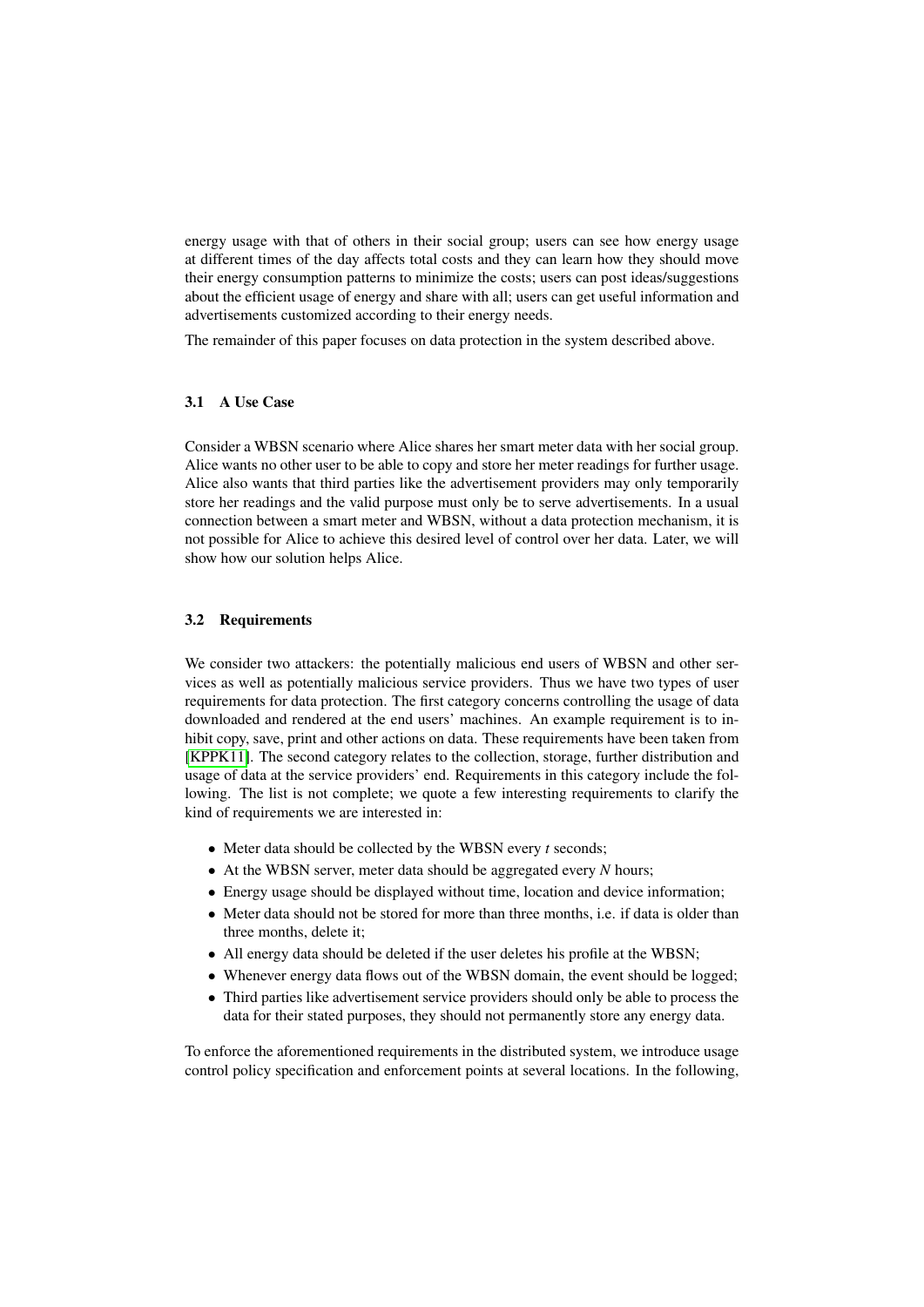

<span id="page-4-0"></span>Figure 1: The Proposed Architecture

we present the proposed architecture of the prototype.

# 3.3 Design

Figure [1](#page-4-0) shows the proposed architecture. Meter readings are forwarded to and stored in the meter reader's database for billing and other purposes. These entities are trusted; we collectively call them the *Energy Domain*. The meter reader provides stored readings to various data interpretation services to help users understand different semantics of their energy usage. Data usage control policies are specified at the management console in the smart meter system and the data provider component in the meter reader.

The Smart Meter Application handles collection, storage, processing and forwarding of meter readings from the meter reader to WBSN and other third party service providers. Data is sent out of the energy domain only in response to a request. Before sending data outside its domain, the meter reader seeks proof of an existing usage control mechanism at the requester's end. Data is forwarded to the requester along with usage control policies. To make sure that the policies are enforced at every location in the distributed system, the following requirements must be implemented:

1. Data can be forwarded to another location only if a usage control mechanism is present at the receiving end;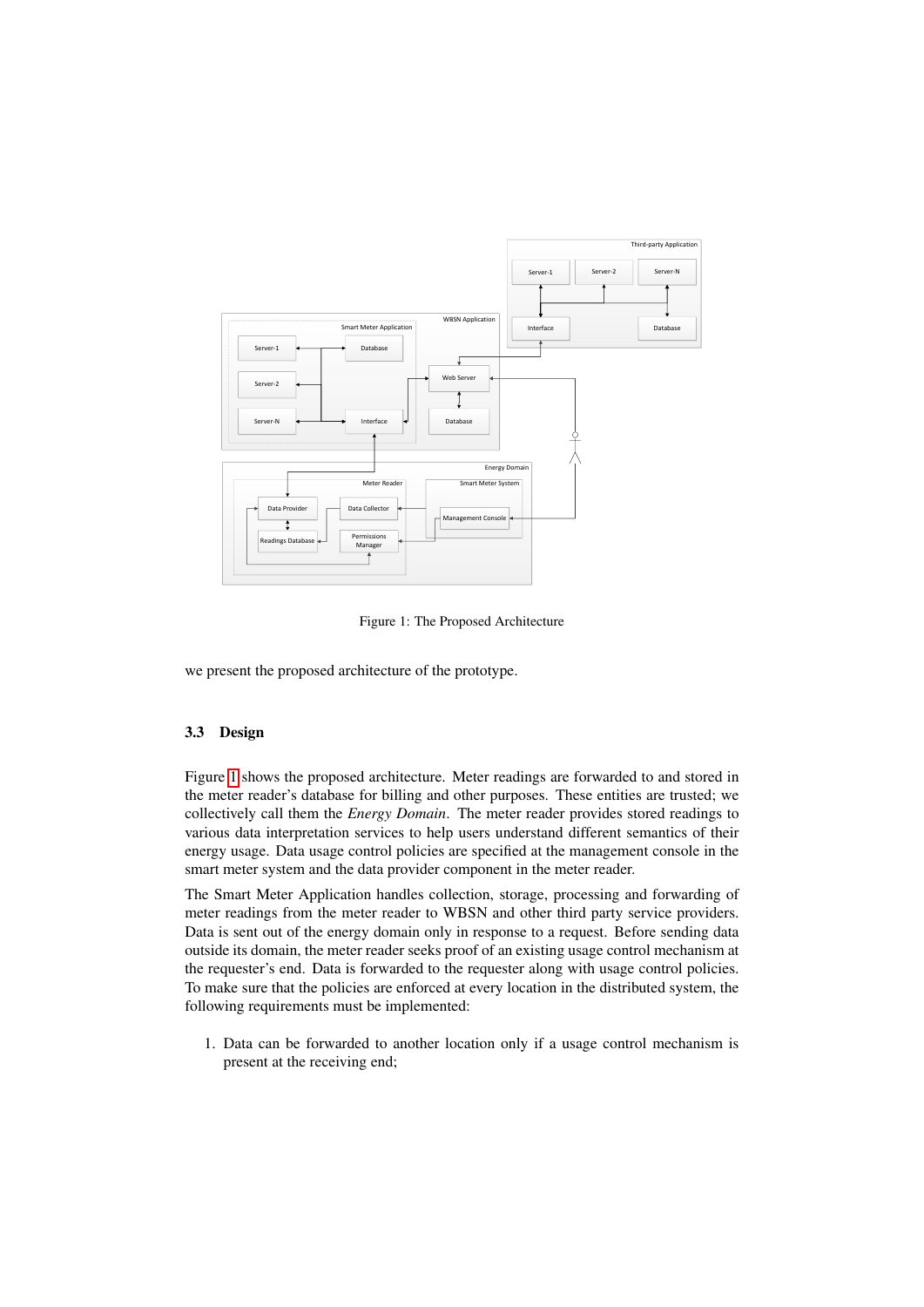- 2. Policies can only be strengthened before being forwarded [\[PSSW09\]](#page-14-12);
- 3. All policies received with data must be re-attached to the data before it leaves the sender's system.

#### We call the respective process *conditional forwarding*.

Thus, as data flows through various locations, checks for ensuring the existence and integrity of usage control mechanisms are done recursively throughout the complete system. For example, before the Smart Meter Application forwards meter readings to be displayed at the end user's profile page, it performs a mechanism check for the WBSN Application which in turn does a similar check if it forwards readings to a third-party like advertisement provider for rendering advertisements on the user's profile page.

Energy Domain *Smart Meter System (SMS).* This is the complete set of hardware and software installed inside a smart meter user's home. The user can control distribution of meter readings by editing the default policies provided by the meter reader using the Management Console.

To share energy usage data in the WBSN, the user must (a) register to use the 'smart energy' tool at the WBSN server and provide his smart meter ID; and (b) provide a digitally signed confirmation about his agreement on releasing the data to the WBSN application. The user can also specify policies that put constraints on the collection and further distribution of energy data, e.g., the frequency of data collection, deletion of data after a certain time period etc. These policies are specified using templates and they override the default policies specified by the meter reader while releasing data to external service providers.

*Meter Reader.* This is the set of components responsible for meter reading services at the energy provider's end. Data Collector represents the logic and the connection between the individual smart meters and the Readings Database. Permissions Manager takes care of checking the authenticity of signed permissions. If the external service provider requests meter readings by presenting the signed permission provided by the smart meter user, the Data Provider queries the Permissions Manager and depending upon the response, it forwards the meter readings along with policies to the requester, or denies the request.

Smart Meter Application (SMA) This component provides smart meter data storage and interpretation services to the WBSN. These services can be provided by a third party or can be a part of the WBSN application. That is why it is shown by dotted lines in Figure [1.](#page-4-0)

*SMA servers.* The SMA provides a number of services like requesting/receiving meter readings from the meter reader's database, saving the readings to SMA database, processing stored readings to generate avatars, graphs etc. and forwarding them (including raw data) to the social network web server. All these functionalities are provided by the various servers (Server-1 to N in Figure [1\)](#page-4-0) via the smart meter application interface.

*Connecting SMA to Meter Reader.* Figures [2](#page-6-0) and [3](#page-6-1) show the steps that connect an SMA to the Meter Reader. Alice registers with the smart energy component in the WBSN ap-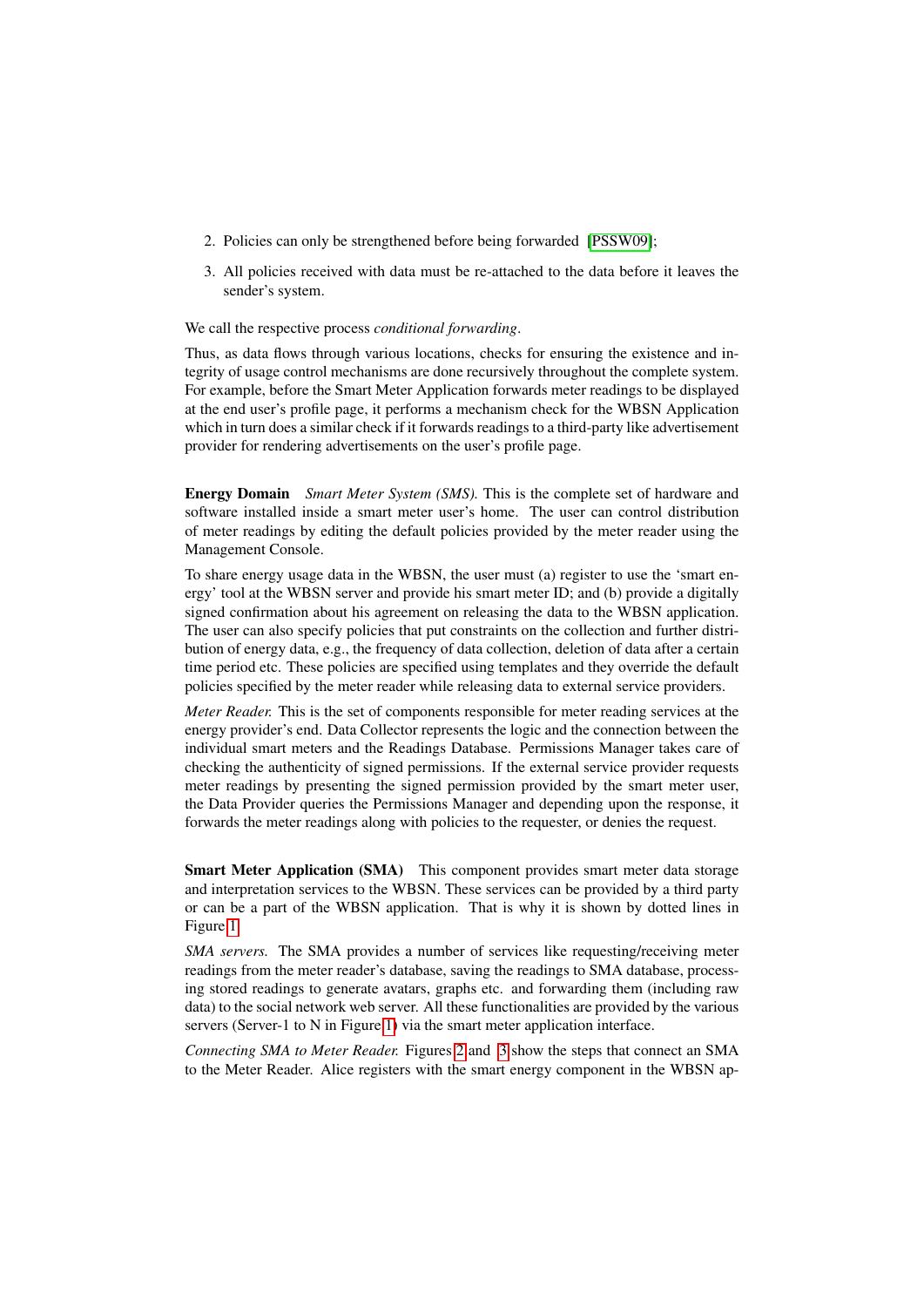

<span id="page-6-0"></span>Figure 2: Registration Process



<span id="page-6-1"></span>Figure 3: Connecting SMA to Meter Reader

plication. This component stores the details of registration in the SMA database. The registration data is then used by the responsible SMA server to start fetch data from the meter reader at regular intervals. Usage-controlled data is sent only after getting a confirmation about the existence and integrity of the requester. Details of this process are shown in Figure [4.](#page-7-0) The sender's policy enforcement and policy management component (PEMC) intercepts the send event and asks the receiver to show a proof of usage control mechanism (UCM) which is taken care of at the receiver's end by the receiver's PEMC [\[NHP11\]](#page-13-13). Consequently the sending process is aborted or continued by attaching a policy to the data and forwarding them together to the receiver. If the receiver's PEMC gets the data and policy together, it detaches the policy from data and deploys it while forwarding the data to the component that initiated the request for data at this end.

Other Third-party Applications Other third party applications (e.g., a service providing customized advertisements) get access to smart meter data through the WBSN application which first requests readings from the smart meter application and then forwards them to the third party service provider.

*An Example Scenario.* Figure [5](#page-8-1) shows one example scenario where Bob accesses Alice's 'smart energy' page at the WBSN. While the avatar shown at this page is generated using Alice's meter readings, advertisements are served using Bob's energy consumption pattern. This complete scenario shows how different components of the proposed framework interact with each other and how the resulting data flow is controlled (note the bold dotted lines representing the *usage controlled data forwarding* as per Figure [4\)](#page-7-0).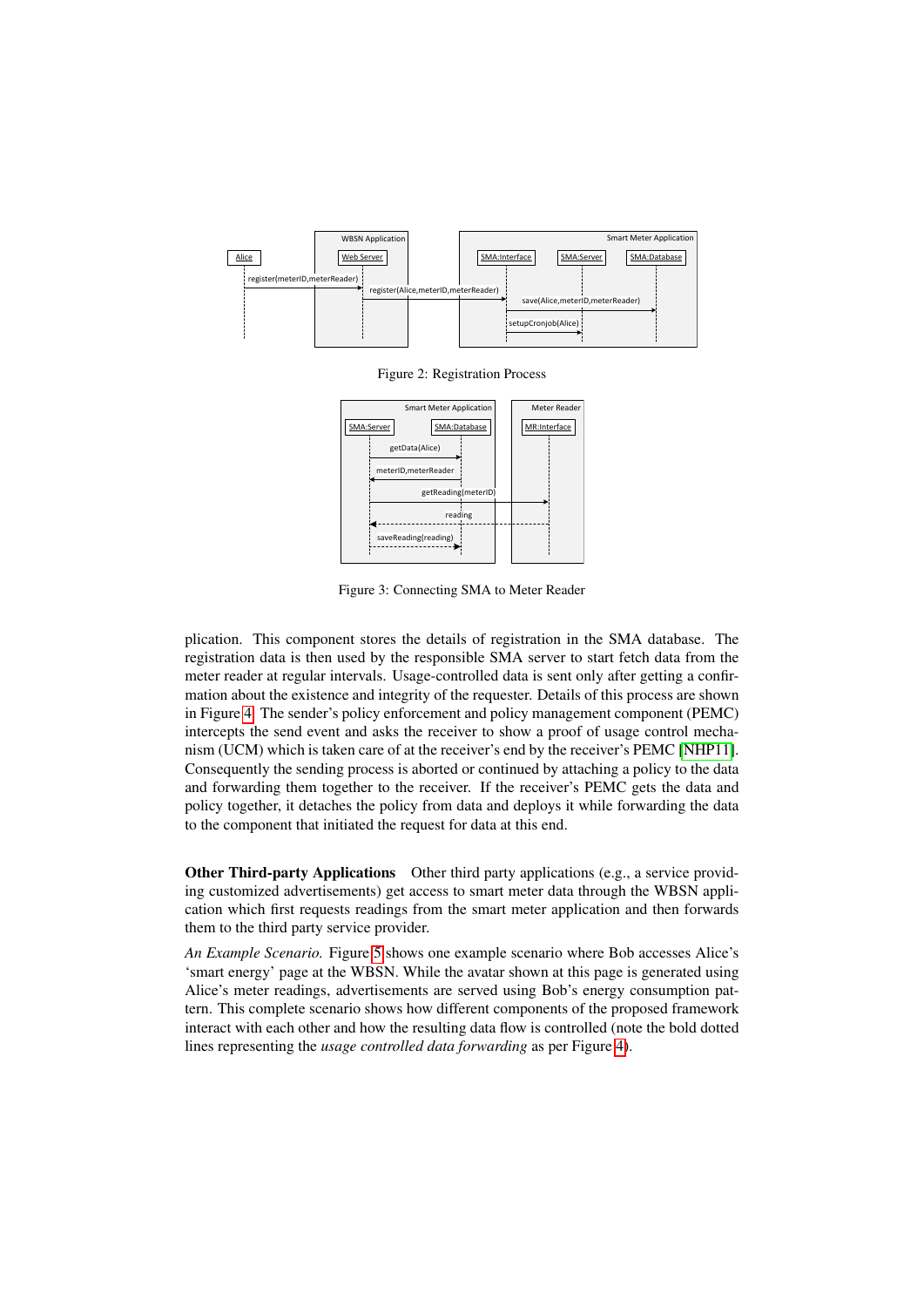



-------- Intended, but intercepted, data flow

<span id="page-7-0"></span>Figure 4: Forwarding Usage Controlled Data

#### 3.4 Revisiting the use case

In our example in  $\S 3.1$ , Alice wants no other user to be able to copy and store her meter readings for further usage if she shares them on her WBSN profile. For this, she can specify usage control policies in the SCUTA web interface. These policies are then enforced at the other users' machines by the policy enforcement point BRUCE, as explained in [\[KPPK11,](#page-13-1) [LP11\]](#page-13-2).

Alice also wants third parties like the advertisement providers to only temporarily store her readings and that the only valid purpose is to serve advertisements. For this, she can use our proposed system to edit the policy templates and specify policies at the management console of the smart meter system. This policy can be formally expressed in OSL [\[HPB](#page-13-5) $+08$ ] as:

(*Decl*, {

(*AdvertisementProvider*, *permitonlyevname*({*storeTemporary*, *process*,*serveAd*}, {(*object*,*readings*)})), (*AdvertisementProvider*, *permitonlyparam*({*serveAd*}, *purpose*,*storeTemporary*, {(*object*,*readings*)})) })

Various policy enforcement and management components in our system ensure that this policy is enforced throughout. One basic assumption is that the requirement of conditional data forwarding (mentioned at the beginning of this section) is enforced every time there is a request for meter readings.

While the policy is specified by Alice, the latter requirements are hard coded at the Data Provider's side. With conditional data forwarding, the policies are sent to the third party advertisement provider via the WBSN application. Depending on the chosen implementation mechanism [\[MAS10\]](#page-13-14), an attempt to permanently store readings inside the advertisement provider's infrastructure is inhibited, modified, or executed and logged.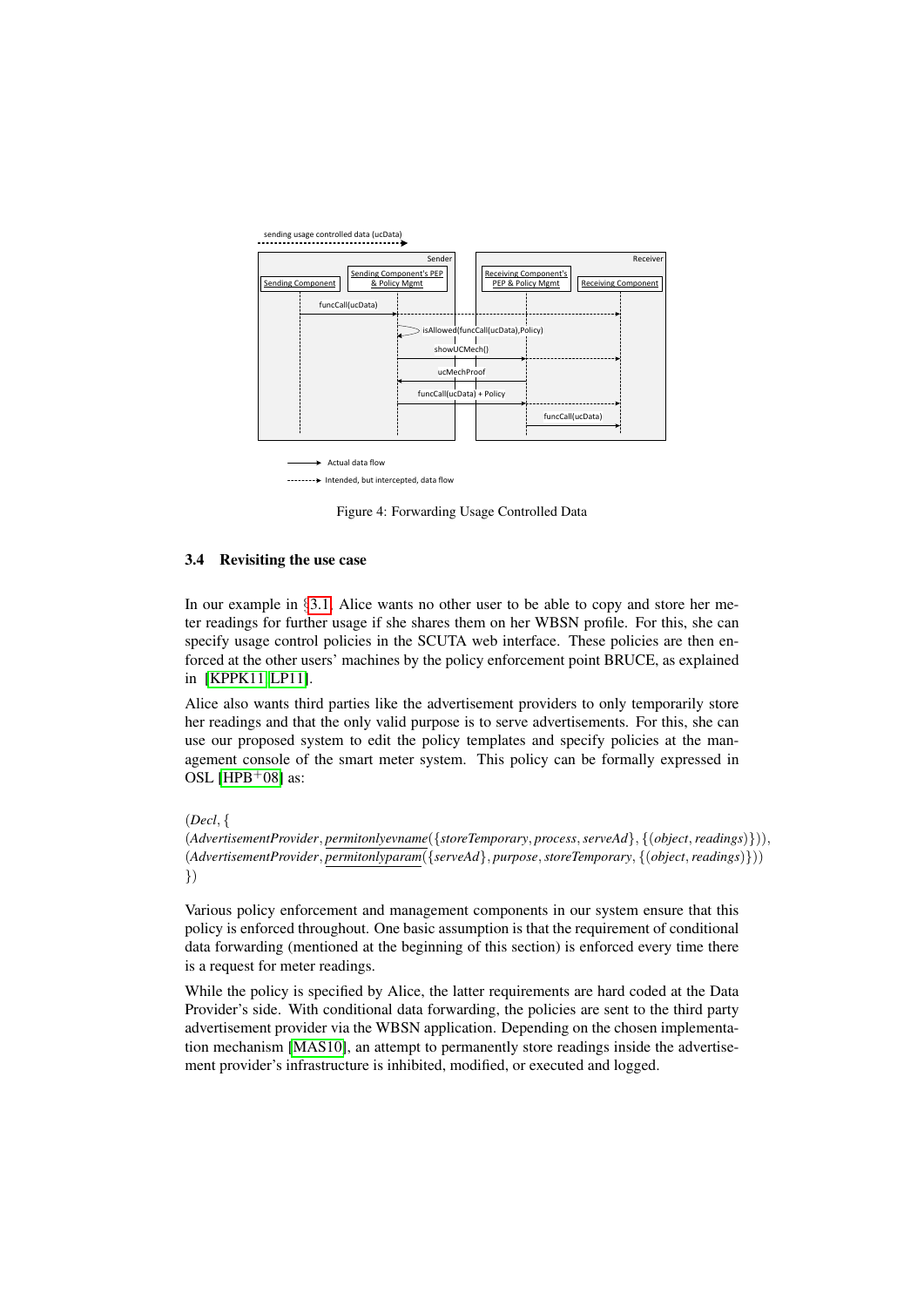

<span id="page-8-1"></span>Figure 5: An Example Scenario

## <span id="page-8-0"></span>4 Security analysis

Our proposed architecture guarantees that the user's energy usage data is not redistributed and reused in an uncontrolled way once it has been released by the meter reader. However, certain assumptions must hold true for this.

Assumptions. One of our main assumptions is that all systems maintaining usage controlled data are always online. Since we are working on making the enforcement mechanisms tamper-proof (see below), they will enforce usage control requirements while the system is offline and potentially report usage control violations asynchronously once the system goes online again.

We also assume that all network connections are secure. Assuming this, Man-in-themiddle and similar attacks, whether active or passive, are not possible. Such secure con-nections can be achieved using IPSec [\[KS05\]](#page-13-15), tcpcrypt  $[BHH<sup>+</sup>10]$  $[BHH<sup>+</sup>10]$  or virtual private networks. TLS [\[DR08\]](#page-12-13) is not an option, since we want our architecture to be as little intrusive as possible and be independent of concrete applications and their support for TLS.

Moreover, we consider all the hardware and software used in our scenario to be free of vulnerabilities. If some hardware, the underlying operating system or the enforcement mechanisms are vulnerable, this could give an unexpected attack surface for any attacker from the outside.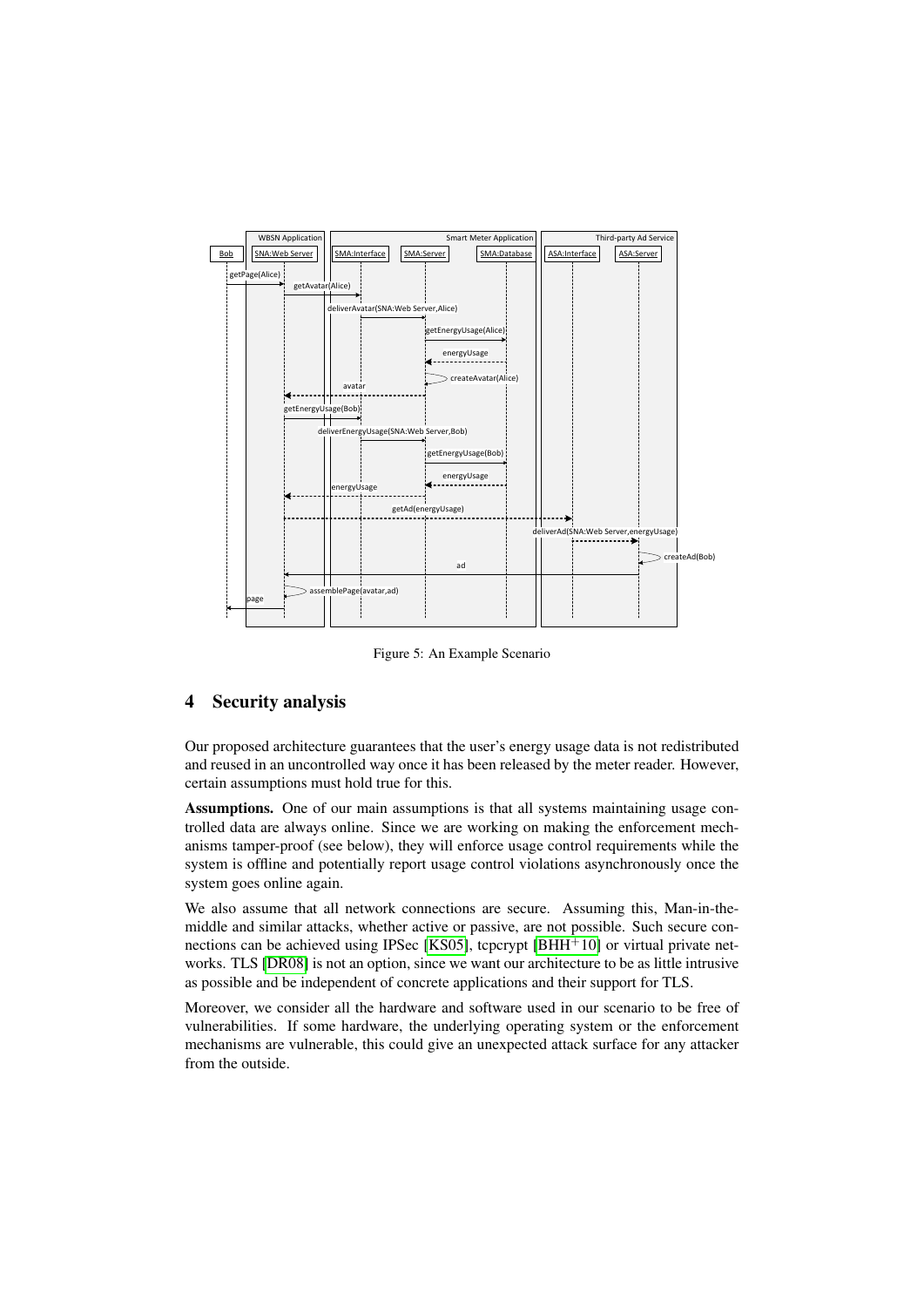Policy Enforcement. To correctly enforce usage control policies, we need to make sure that (a) policy specification and enforcement mechanisms exist and they are not circumvented or tampered with and (b) the implemented policies actually enforce the policy specified by the end user. Securing such a usage control infrastructure can and has been done [\[NPD11\]](#page-13-9); the remote attestation part is the subject of future work. In terms of checking whether or not a policy is indeed enforced by a specific mechanism, formal techniques have been developed earlier [\[PRSW09\]](#page-14-13). In sum, the components of the solution to this problem exist but need to be integrated.

For the first case, we need to trust one particular component inside each system that makes sure that all the other components that are built upon it are secure. Considering a computer system where the user does not have root privileges, this component can be the operating system. If the user has full access, even to the hardware, this problem boils down to the usage of trusted computing hardware.

We plan to integrate the BonaFides system [\[NHP11\]](#page-13-13), which we have developed in earlier work, into our architecture. BonaFides tackles the problem of malicious system administrators in virtualized infrastructures and allows for trusted computing by measuring crucial system files. These measurements are then sent to and checked by a trusted verifier at regular time intervals. Since the systems of the WBSN and the third-party application providers are most likely to be virtualized, BonaFides can help to make the enforcement mechanisms secure.

Moreover, certificates signed by a certificate authority allow for the secure authentication of data requesters. Using certificates, detective enforcement mechanisms at the WBSN, the SMA and third-party applications may be sufficient, since the data provider already knows the receiver through the certificate. The securely authenticated data requester may then be held responsible whenever he uses usage controlled data in an unauthorized way.

Guarantees. Since we focus on privacy issues of a smart meter connected to a WBSN, our main concern is about the end user Alice who registers for the smart energy tool provided by the WBSN. While Alice wants to share her energy usage data and use additional thirdparty services, she also wants to keep full control over all copies of her data by tracking, and possibly constraining, the flow and usage of data throughout the overall architecture. With our approach of recursively checking for usage control mechanisms, we achieve a reliable data flow tracking across different systems and domains. Controlling the usage of Alice's data within each single system is then accomplished at the different layers of each system [\[LP11\]](#page-13-2), each layer implementing a PMEC.

Usage control policies can be enforced in both preventive and detective ways. End users who visit Alice's smart energy page, would prefer preventive usage control enforcement than being spotted upon wrong usage of data and face penalties. Moreover, if a data consumer proves the existence of preventive usage control mechanisms, there is not necessarily the need for the data provider to know the identity of the data consumer.

On the other hand, WBSN, SMA, or third-party application providers would prefer to prove the existence of detective enforcement mechanisms and additionally prove their identity to the data provider using certificates. This is because these providers run complex computer systems and because they do not want to lose control over their systems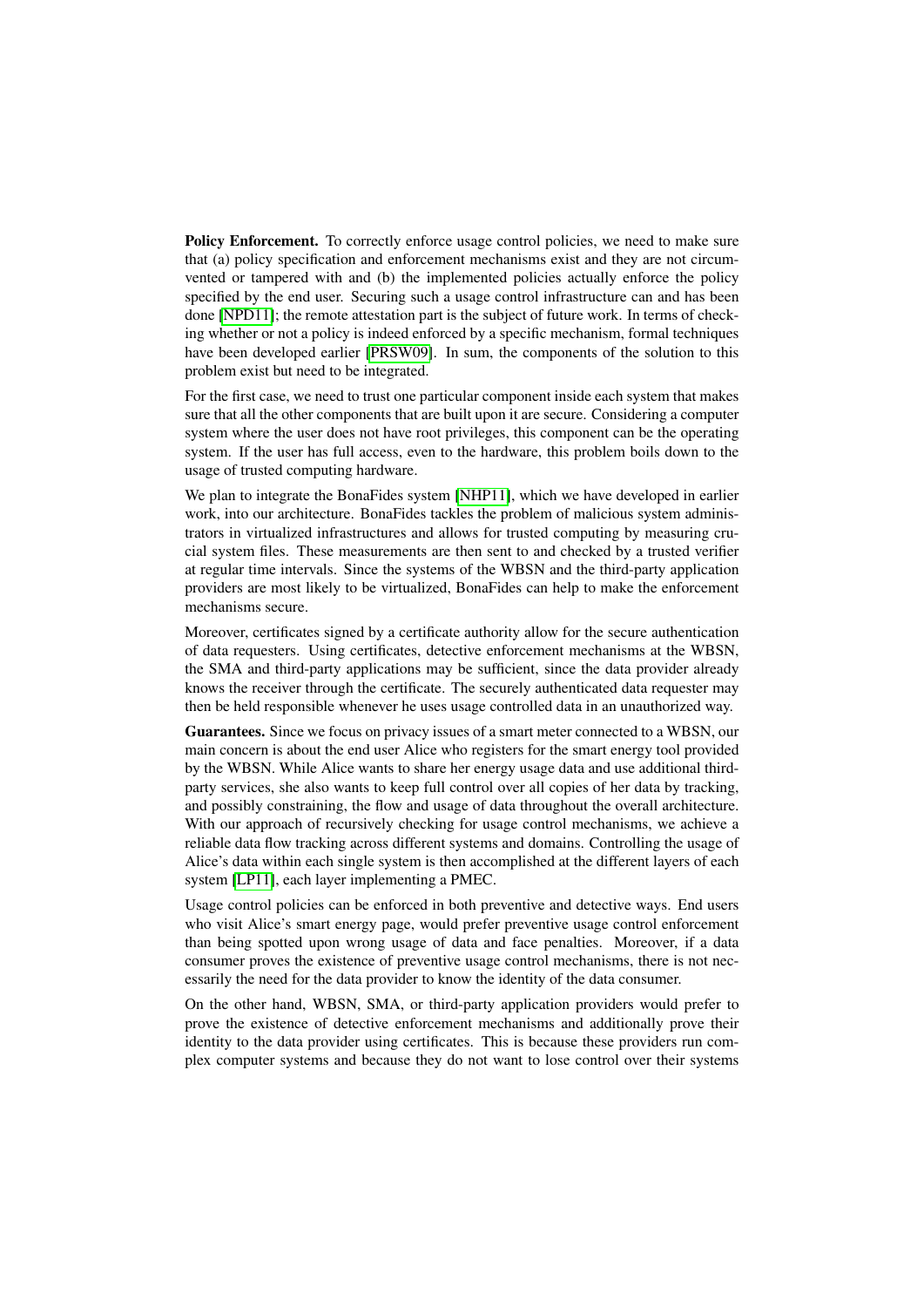by deploying a more restrictive preventive usage control mechanisms. Instead, detective enforcement mechanisms can help the system administrators to comply with the policies, e.g. by raising an alarm whenever a restricted usage is attempted and asking the administrator for a decision. Assuming that the identity of the data recipient has been correctly proven before he gets usage controlled data, he may face penalties for illegal usages.

Our architecture focuses on controlling energy usage data. In addition, one would also like to protect other sensitive data like meter IDs or users' personal information. Moreover, WBSN, SMA, and third-party application providers have a legitimate interest in getting valid, authentic, and correct energy usage data in order to offer valuable and interesting services. Although we do not consider these aspects in this paper, guarantees of that kind can be provided using the same infrastructure that protects the energy usage data.

Attack scenarios. For the scope of this paper, we consider the scenarios in which WBSN, SMA, or third-party application providers are malicious. The scenario where end user Bob, who accesses Alice's smart energy page, is malicious, is investigated in related and ongoing work [\[KPPK11\]](#page-13-1).

The SMA may ask the meter reader for the energy usage data of users who did not optin for the smart energy tool. Clearly, the meter reader must not reveal energy usage data upon such a request. Countermeasures can be implemented using pre-shared secrets and/or certificates. Using certificates, the user could give a signed permission, that allows for the collection of his energy usage data, to the SMA (via the WBSN). The validity of the permission is then checked by the meter reader. Going one step further and assuming that the SMA is outside the domain of the WBSN, an additional delegation mechanism becomes necessary.

WBSN, SMA, and third-party applications providers may try to circumvent, switch off, or tamper with the usage control mechanisms once the the usage controlled data has been received. Therefore we need to make sure that usage controlled data cannot be accessed if usage control mechanisms do not exist or if they are tampered with. This can be achieved by encrypting the usage controlled data and assuring that only untampared usage control mechanisms can decrypt the data. However, this is rather hard to achieve, since providers will have full control over their systems including hardware access and administrative permissions and may therefore circumvent the mechanisms just one level below. Therefore we plan to integrate trusted computing mechanisms and the BonaFides system [\[NHP11\]](#page-13-13) in order to tackle this problem.

Since we consider the network connections between the different systems as secure and the software as free of vulnerabilities, there is no (technical) attack surface for attackers from the outside. Of course, an attacker could still break the system using social engineering, phishing or faking certificates. However, we do not consider such attacks here.

Limitations. We do not consider the scenario in which Alice wants to change the policy of some data that has already been released and distributed. This is because our architecture does not provide mechanisms to attach policies to data that has already been released. These issues are subject of ongoing work that we will incorporate into the proposed architecture later. Another crucial point is the integrity and authenticity of Alice's data and the results of processing this data. Our architecture does not deal with the problem of wrong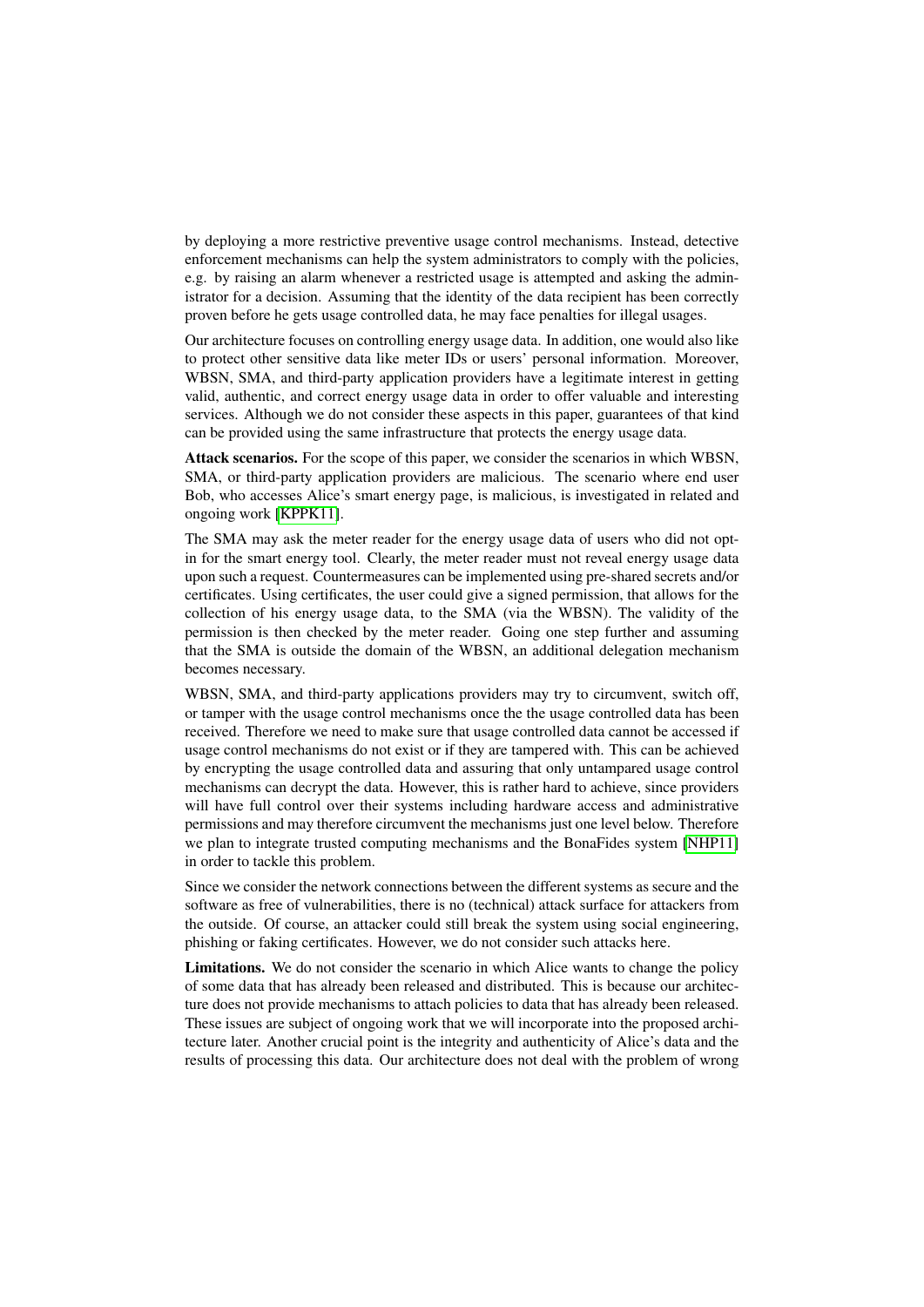calculations on Alice's data, e.g. if the SMA serves wrong or misleading avatars or energy usage graphs, therefore violating the integrity of Alice's data. Yet, such a behaviour would result in a bad reputation of the service and user's opting-out from the service.

For the energy domain, we did not performa a security analysis since we consider this part of the proposed architecture as trusted. Whether the services inside the energy domain (e.g. billing) can be trusted, and if not, what can be the requirements in that case, is the subject of ongoing work [\[Pee11\]](#page-14-14). In this paper, we assume that the smart meter and the meter reader must always be trusted by all stakeholders. If not, we believe that protecting energy usage data within the energy domain is conceptually the same as what we have presented in this work. As a starting point, we implemented traditional access control mechanisms at the Data Collector in order to check whether a requesting component is allowed to get the usage controlled data it has been asking for. Moreover, before releasing energy usage data, the Data Collector requests for a proof of usage control mechanisms and therefore kicks off the recursive check for usage control mechanisms.

Also, we do not look into security analysis at the end user's system where the web page containing sensitive usage controlled data is rendered in a web browser. This has already been investigated in previous work [\[KPPK11\]](#page-13-1).

#### <span id="page-11-0"></span>5 Conclusions and future work

In this paper, we presented an architecture for enforcing data protection in a heterogeneous distributed system comprising of a smart meter connected to a WBSN. Our initiative is similar to Google Powermeter [\[GP11](#page-13-0), REU11] except that (i) our solution is comparatively easier to use as the smart meter end user need not upload his data, he only needs to give his consent and can be oblivious of how the WBSN gets the data; and (ii) we enforce data protection to prevent the abuse of this data by malicious entities.

We presented a framework that connects multiple applications to share data among themselves and enforces data protection policies in the resulting distributed system. We have also performed a security analysis of our proposed framework and discussed limitations to data protection in such a heterogeneous distributed system.

As a proof of concept, we have implemented a prototype in the context of connecting a smart meter to a WBSN. By means of a use case, we explained the user requirements and showed that our system (i) provides interfaces for the end user to express data protection policies and (ii) enforces these policies both at the service providers infrastructure and the end users' machines.

This work is a first step towards the development of a full-fledged heterogeneous usagecontrolled system that brings together multiple applications like smart meters, video surveillance systems, location-based services and social networks, etc. Such systems offer many useful applications and open a new domain of research for application and data security.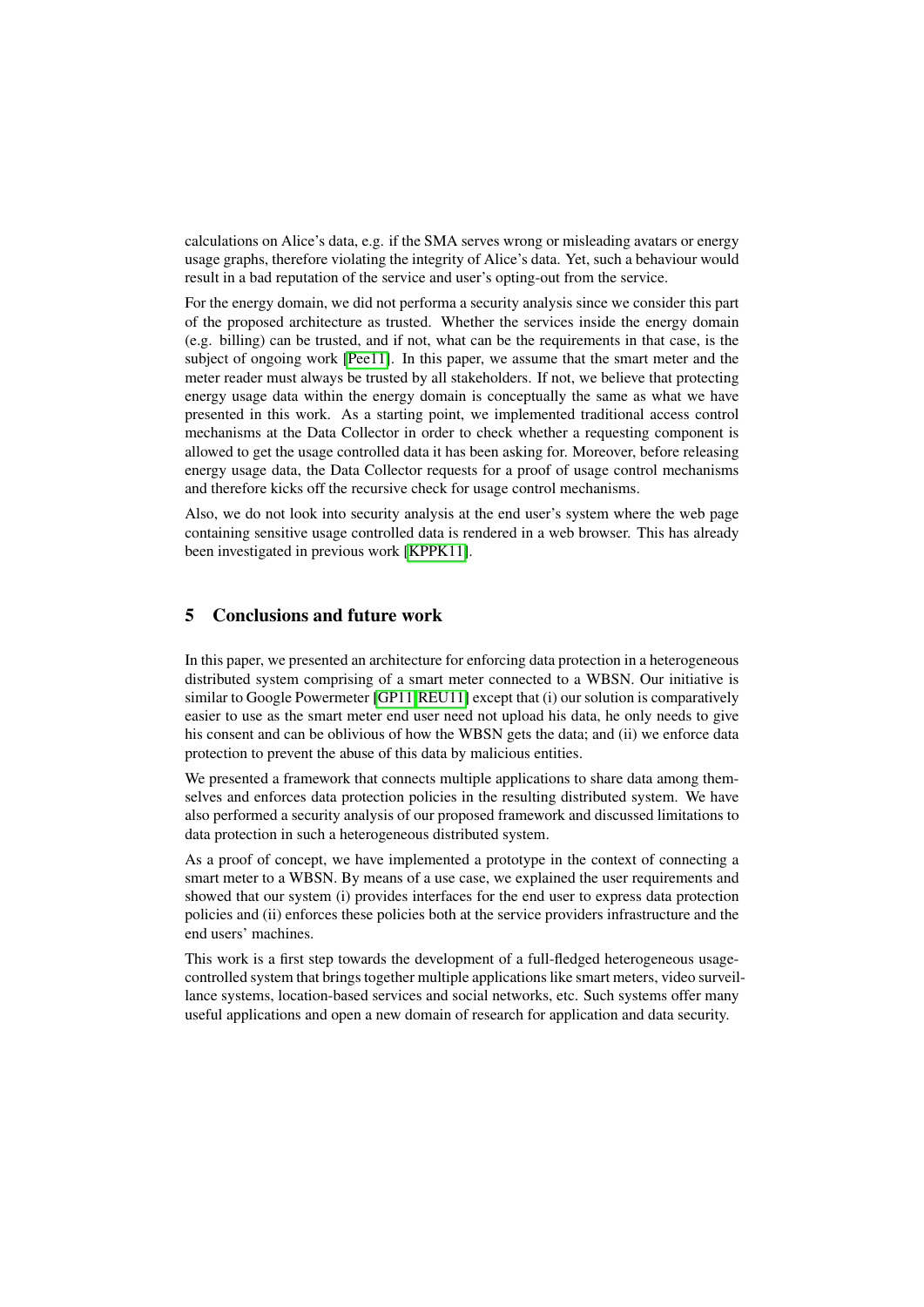Acknowledgment This work was supported by Fraunhofer Gesellschaft Internal Programs, Attract 692166.

# References

- <span id="page-12-8"></span>[Abe11] John C Abell. Linking Smart Meters and Social Networks,<br>  $\frac{1}{2011}$   $\frac{1}{2011}$   $\frac{1}{2011}$   $\frac{1}{2011}$   $\frac{1}{2011}$   $\frac{1}{2011}$   $\frac{1}{2011}$   $\frac{1}{2011}$   $\frac{1}{2011}$   $\frac{1}{2011}$   $\frac{1}{2011}$   $\frac{1}{2011}$  [http://www.wired.com/epicenter/2010/05/](http://www.wired.com/epicenter/2010/05/linking-smart-meters-and-social-networks/) [linking-smart-meters-and-social-networks/](http://www.wired.com/epicenter/2010/05/linking-smart-meters-and-social-networks/).
- <span id="page-12-7"></span>[Ado10] Adobe. LiveCycle Rights Management ES. [http://www.adobe.com/products/](http://www.adobe.com/products/livecycle/rightsmanagement/indepth.html) [livecycle/rightsmanagement/indepth.html](http://www.adobe.com/products/livecycle/rightsmanagement/indepth.html), August 2010.
- <span id="page-12-1"></span>[AHK<sup>+</sup>03] P. Ashley, S. Hada, G. Karjoth, C. Powers, and M. Schunter. Enterprise Privacy Authorization Language (EPAL 1.2). IBM Technical Report, 2003. [http://www.zurich.](http://www.zurich.ibm.com/security/enterprise-privacy/epal/Specification/) [ibm.com/security/enterprise-privacy/epal/Specification/](http://www.zurich.ibm.com/security/enterprise-privacy/epal/Specification/).
- <span id="page-12-12"></span>[BHH<sup>+</sup>10] A. Bittau, M. Hamburg, M. Handley, D. Mazieres, and D. Boneh. The case for ubiquitous transport-level encryption. In *USENIX Security Symposium*, 2010.
- <span id="page-12-0"></span>[BHM<sup>+</sup>11] B. Beckert, D. Hofheinz, J. Müller-Quade, A. Pretschner, and G. Snelting. Software Security in Virtualized Infrastructures – The Smart Meter Example. *it-information technology*, 53(3):142–150, 2011.
- <span id="page-12-11"></span>[BSU10] J.-M. Bohli, C. Sorge, and O. Ugus. A Privacy Model for Smart Metering. In *Communications Workshops (ICC), 2010 IEEE International Conference on*, pages 1 –5, may 2010.
- <span id="page-12-2"></span>[DDLS95] N. Damianou, N. Dulay, E. Lupu, and M. Sloman. The Ponder Policy Specification Language. In *Proc. Workshop on Policies for Distributed Systems and Networks*, pages 18–39, 1995.
- <span id="page-12-3"></span>[DJLP09] M. Dam, B. Jacobs, A. Lundblad, and F. Piessens. Security Monitor Inlining for Multithreaded Java. In *Proc. ECOOP*, pages pp. 546–569, 2009.
- <span id="page-12-4"></span>[DJM<sup>+</sup>09] L. Desmet, W. Joosen, F. Massacci, K. Naliuka, P. Philippaerts, F. Piessens, and D. Vanoverberghe. The S3MS.NET Run Time Monitor: Tool Demonstration. *ENTCS*, 253(5):153–159, 2009.
- <span id="page-12-13"></span>[DR08] T. Dierks and E. Rescorla. IETF RFC 5246: The transport layer security (tls) protocol. *The Internet Engineering Task Force*, 2008.
- <span id="page-12-10"></span>[EK10] C. Efthymiou and G. Kalogridis. Smart Grid Privacy via Anonymization of Smart Metering Data. In *Smart Grid Communications (SmartGridComm), 2010 First IEEE International Conference on*, pages 238 –243, oct. 2010.
- <span id="page-12-6"></span>[EKK<sup>+</sup>07] M. Egele, C. Kruegel, E. Kirda, H. Yin, and D. Song. Dynamic Spyware Analysis. In *Proceedings of USENIX Annual Technical Conference*, June 2007.
- <span id="page-12-5"></span>[ES99] U. Erlingsson and F. Schneider. SASI enforcement of security policies: A retrospective. In *Proc. New Security Paradigms Workshop*, pages 87–95, 1999.
- <span id="page-12-9"></span>[Fin11] Finland to Connect Smart Meters to Social Networks, June 2011. [http://theenergycollective.com/taylenpeterson/30622/](http://theenergycollective.com/taylenpeterson/30622/finland-connect-smart-meters-social-networks) [finland-connect-smart-meters-social-networks](http://theenergycollective.com/taylenpeterson/30622/finland-connect-smart-meters-social-networks).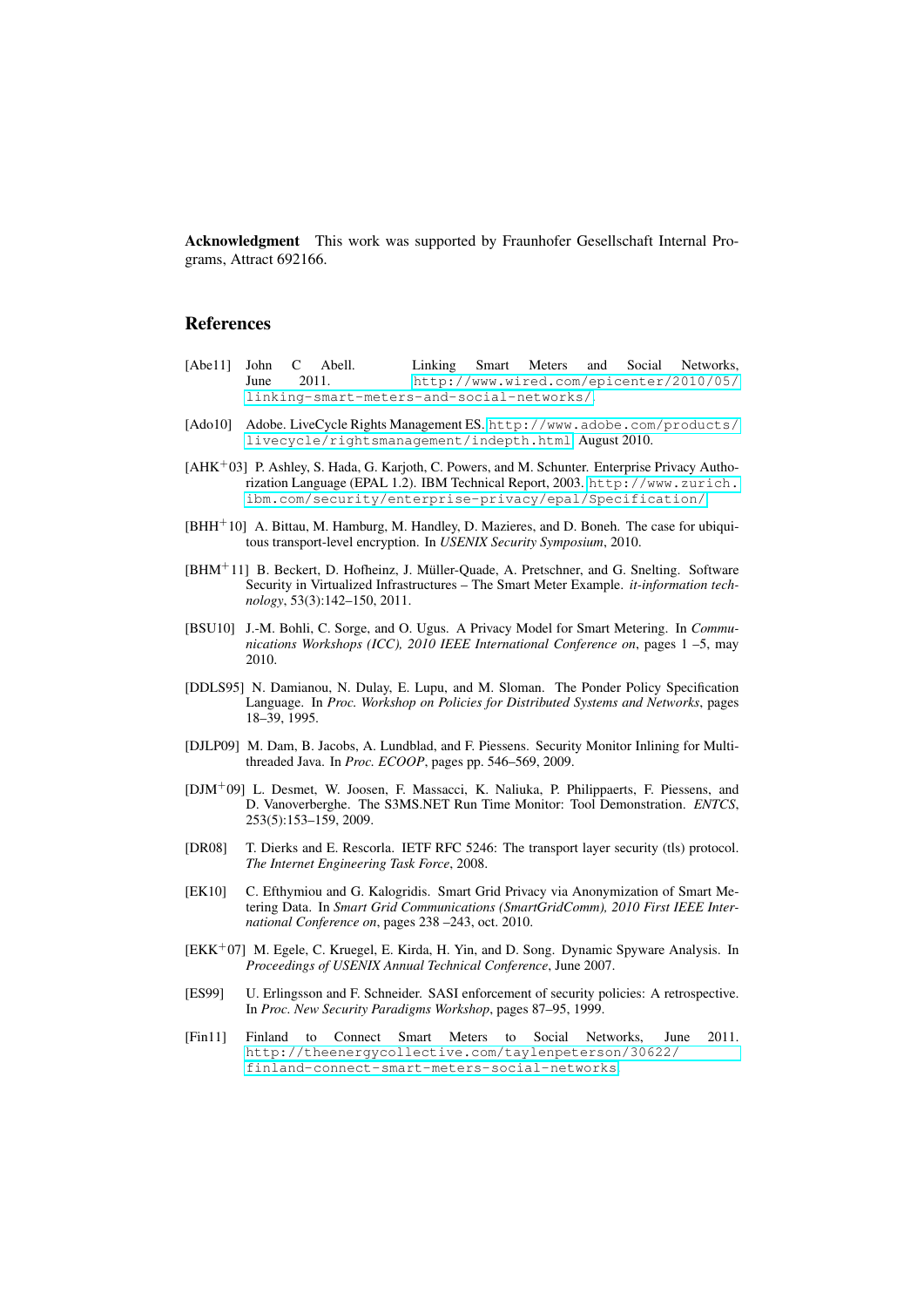- <span id="page-13-11"></span>[GE11] GE to introduce smart energy interface, June 2011. [http://www.smartmeters.](http://www.smartmeters.com/the-news/760-ge-to-introduce-smart-energy-interface.html) [com/the-news/760-ge-to-introduce-smart-energy-interface.](http://www.smartmeters.com/the-news/760-ge-to-introduce-smart-energy-interface.html) [html](http://www.smartmeters.com/the-news/760-ge-to-introduce-smart-energy-interface.html).
- <span id="page-13-8"></span>[GNC10] G. Gheorghe, S. Neuhaus, and B. Crispo. xESB: An Enterprise Service Bus for Access and Usage Control Policy Enforcement. In *Proc. Annual IFIP WG 11.11 International Conference on Trust Management*, 2010.
- <span id="page-13-0"></span>[GP11] Google Powermeter, May 2011. [http://www.google.com/powermeter/](http://www.google.com/powermeter/about/) [about/](http://www.google.com/powermeter/about/).
- <span id="page-13-6"></span>[HP09] M. Harvan and A. Pretschner. State-based Usage Control Enforcement with Data Flow Tracking using System Call Interposition. In *Proc. 3rd Intl. Conf. on Network and System Security*, pages 373–380, 2009.
- <span id="page-13-5"></span>[HPB<sup>+</sup>08] M. Hilty, A. Pretschner, D. Basin, C. Schaefer, and T. Walter. A Policy Language for Distributed Usage Control. In *Proc. ESORICS*, pages 531–546, 2008.
- <span id="page-13-3"></span>[Ian08] R. Iannella. Open Digital Rights Language v1.1, 2008. [http://odrl.net/1.1/](http://odrl.net/1.1/ODRL-11.pdf) [ODRL-11.pdf](http://odrl.net/1.1/ODRL-11.pdf).
- <span id="page-13-7"></span>[IDC07] I. Ion, B. Dragovic, and B. Crispo. Extending the Java Virtual Machine to Enforce Fine-Grained Security Policies in Mobile Devices. In *Proc. Annual Computer Security Applications Conference*, pages 233–242. IEEE Computer Society, 2007.
- <span id="page-13-12"></span>[JJK10] Marek Jawurek, Martin Johns, and Florian Kerschbaum. Plug-in privacy for Smart Metering billing. *CoRR*, abs/1012.2248, 2010.
- <span id="page-13-1"></span>[KPPK11] Prachi Kumari, Alexander Pretschner, Jonas Peschla, and Jens-Michael Kuhn. Distributed data usage control for web applications: a social network implementation. In *Proc. 1st ACM Conf. on Data and application security and privacy*, pages 85–96, 2011.
- <span id="page-13-15"></span>[KS05] S. Kent and K. Seo. IETF RFC 4301: Security Architecture for the Internet Protocol, 2005.
- <span id="page-13-2"></span>[LP11] Enrico Lovat and Alexander Pretschner. Data-centric Multi-layer Usage Control Enforcement: A Social Network Example. In *Proc. ACM Symposium on Access Control Models and Technologies*, 2011.
- <span id="page-13-14"></span>[MAS10] MASTER consortium. MASTER Deliverable 5.1.1: Security Enforcement Language. <http://www.master-fp7.eu/>, April 2010.
- <span id="page-13-10"></span>[Mic10] Microsoft. Windows Rights Management Services. [http://www.microsoft.](http://www.microsoft.com/windowsserver2008/en/us/ad-rms-overview.aspx) [com/windowsserver2008/en/us/ad-rms-overview.aspx](http://www.microsoft.com/windowsserver2008/en/us/ad-rms-overview.aspx), 2010.
- <span id="page-13-13"></span>[NHP11] R. Neisse, D. Holling, and A. Pretschner. Implementing Trust in Cloud Infrastructures. In *To appear in Proc. 11th IEEE/ACM International Symposium on Cluster, Cloud and Grid Computing*, May 2011.
- <span id="page-13-9"></span>[NPD11] R. Neisse, A. Pretschner, and V. Di Giacomo. A Trustworthy Usage Control Enforcement Framework. In *Proc. 6th Intl. Conf. on Availability, Reliability and Security*, 2011. to appear.
- <span id="page-13-4"></span>[Ope08] Open Mobile Alliance. DRM Rights Expression Language V2.1, 2008. [http://www.openmobilealliance.org/Technical/release\\_](http://www.openmobilealliance.org/Technical/release_program/drm_v2_1.aspx) [program/drm\\_v2\\_1.aspx](http://www.openmobilealliance.org/Technical/release_program/drm_v2_1.aspx).